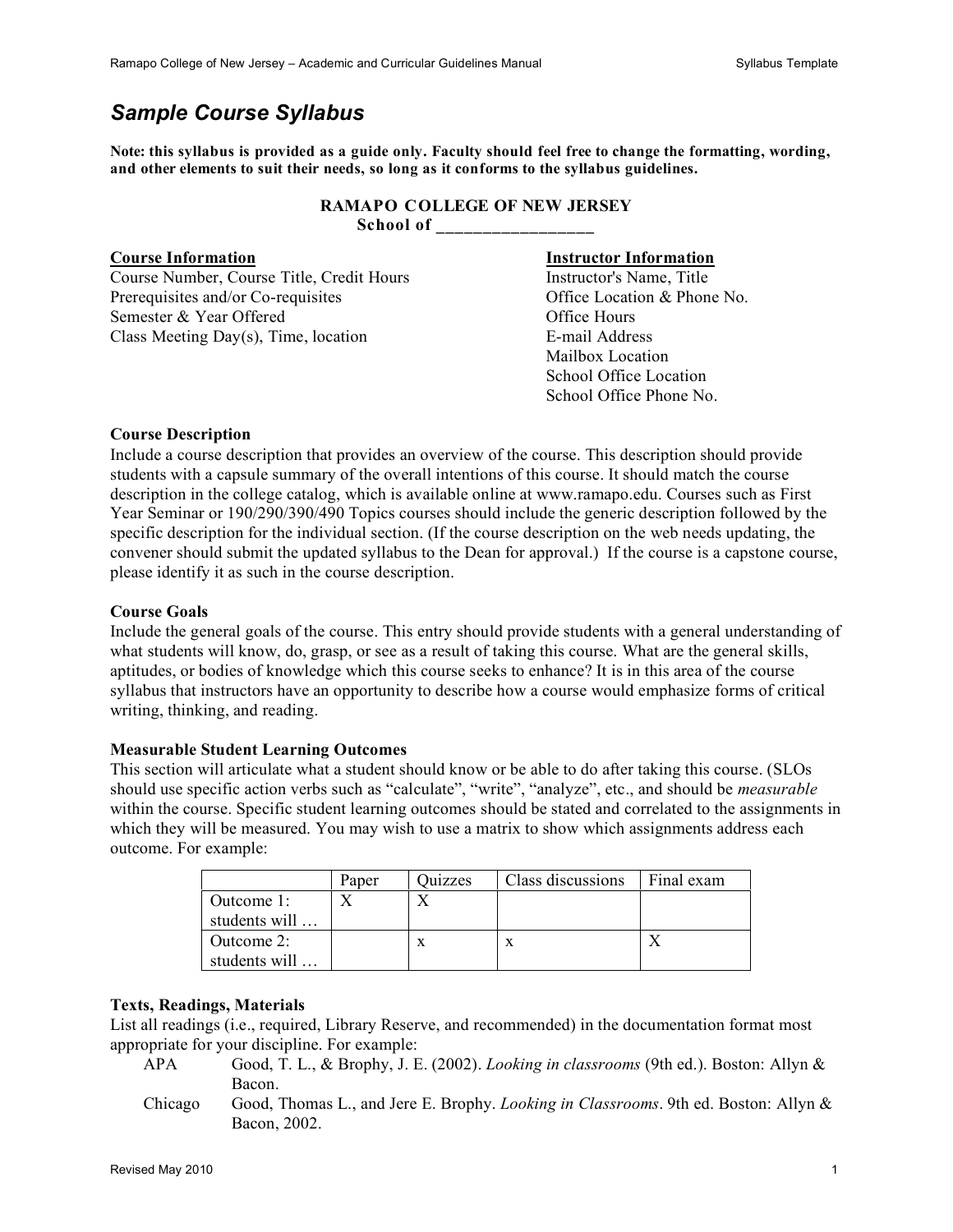- MLA Good, Thomas L., and Jere E. Brophy. *Looking in Classrooms*. 9th ed. Boston: Allyn & Bacon, 2002.
- Turabian Good, Thomas L. and Jere E. Brophy. *Looking in Classrooms*. 9th ed. Boston: Allyn & Bacon, 2002.

## **Course Requirements**

Students ordinarily give a great deal of attention to this section of a course syllabus since it informs them of their responsibilities. Among the variety of requirements which might apply, the following are important to note:

**Classroom Participation** – Your expectations regarding students' involvement in the conduct and tasks of the course should be made clear.

**Writing Assignments** – You should comment on the kind of writing assignments to be given or offer students guidance on what tasks they must accomplish to receive a passing grade.

**Examinations, Laboratory/Studio, Library Research** – You should comment on the kind of examinations or assignments to be given or offer students guidance on what tasks they must accomplish to receive a passing grade.

## **General Education Program Course**

If this is a General Education Program course, identify it as such, identify its category, and describe how this course satisfies the criteria for inclusion in this category. This may be included in your course description or in a separate section. For additional information, please refer to the General Education Program section in this *Manual*.

## **Writing Intensive (WI) Course**

If this is a WI course, include this heading and a statement that gives the Writing Intensive requirements. For example:

"Writing will be integrated into the life of this course. You will receive comments, direction, and support as you work on strengthening your writing skills. Your writing will be evaluated and returned in a timely fashion, allowing you to incorporate my comments into your future work. You will be able to draft, revise, and resubmit a minimum of two papers. For help outside the classroom, please see me during my office hours and/or work with a writing tutor in the Center for Academic Success (CAS), Room: E-230, x7557."

## **Weekly Class Schedule**

For each class meeting, indicate date, topic and required readings and assignments. Indicate due dates for papers, assignments, quizzes, and exams where possible. With as much detail as possible, a syllabus will provide students with a sense of the course's structure and sequence so that they can perceive a relationship between the goals of the course and the topics of materials to be covered. The calendar should include notice of when exams are to be given, or are due, or conferences to be held. The calendar should also include important deadlines such as add/drop, withdrawal, and incomplete requests. The ARC reminds faculty that tests/quizzes may not be scheduled on days of religious observances, as posted on the Academic Calendar.

## **Grading Policy**

Indicate the percentage of a course grade allocated to each component of the course. Where applicable, include your grading scale, rubrics, and assessment tools. You may also wish to specify your policy on allowing incomplete grades (consistent with the college's Incomplete policy) and make-ups for tests. This information is essential in the case of a grade dispute. Instructors frequently express such guidelines on grades proportionally, though other methods are certainly available. The issue is not the method used but that the student should have a clear understanding of how you will arrive at a quantitative evaluation of their work.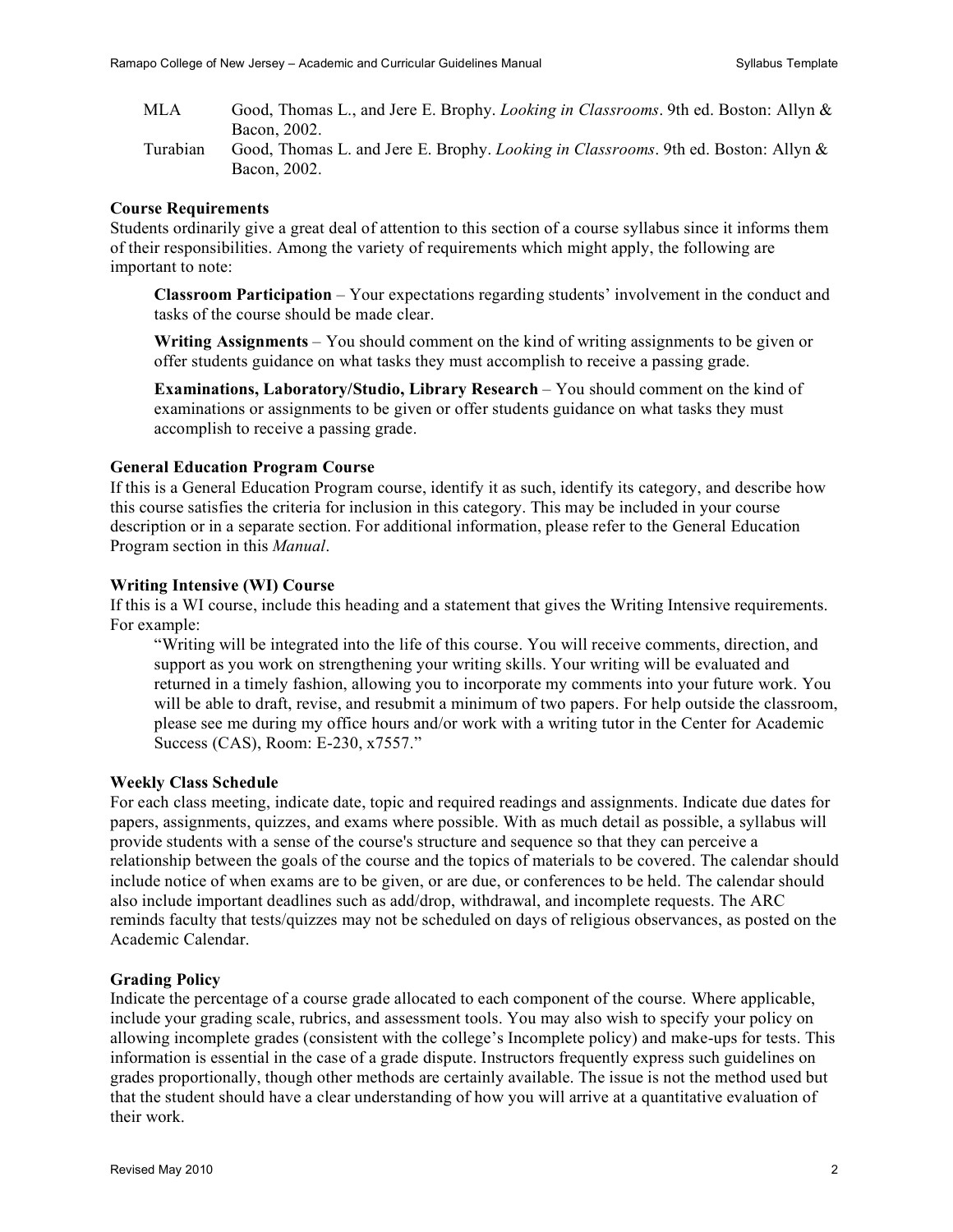**Attendance Policy** - Indicate how many absences are permitted, how they will affect the final grade, and how arriving late or leaving early will be handled. For example, do you limit the number of allowed absences; what policy do you practice in regard to giving make-ups for missed examinations? You must also include the following statement on religious observances:

> "College policy states that students must notify faculty within the first three weeks of the semester if they anticipate missing any classes due to religious observance."

#### **Course Enrichment Component**

Include this heading and the following statement:

"Each course will include a minimum of five (5) hours of unmonitored appropriate experience outside of the classroom."

Faculty should include a description of how this course satisfies the criteria.

#### **Electronic Forms of Communication**

Include this heading and the following statement:

"In accordance with College policy, I will use your Ramapo College email address (@ramapo.edu) to communicate with you about all course-related matters."

Faculty will determine how electronic forms of communication (e.g., email, Luminis) will be used in their classes, and will specify their requirements in the course syllabus. Faculty may choose to include additional items, including electronic or Web-based course information, Luminis, and Moodle information.

## **Policy on Academic Integrity**

Include this heading and the following statement:

"Students are expected to read and understand Ramapo College's academic integrity policy, which can be found online in the *College Catalog*. Members of the Ramapo College community are expected to be honest and forthright in their academic endeavors. Students who violate this policy will be required to meet with the faculty member and/or will be referred to the Office of the Provost."

## **Students with Disabilities**

Include this heading and the following statement:

"If you need course adaptation or accommodations because of a disability that has been documented with the Office of Specialized Services, please make an appointment with me."

Please note: Students must be registered with the Office of Specialized Services (OSS) to receive accommodations. As you develop or revise your course syllabus, consider ways to make your course material accessible to students with disabilities. For additional information, contact the Office of Specialized Services (OSS) at x7514 or email at oss@ramapo.edu. Please do not place a time limit on when students may request accommodation, as they may not be aware of their need until later in the semester.

You may also replace the above three sections (Electronic Forms of Communication, Academic Integrity, Disabilities) with this statement:

## **"Additional Information**

This course follows standard Ramapo College policy for Electronic Forms of Communication, Academic Integrity and Students with Disabilities. For details, please refer to the Academic Review Committee portion of the Ramapo College Website at http://www.ramapo.edu/fa/arc/"

Needless to say the above template cannot anticipate all the information or guidelines which could appear in a course syllabus. What is important is that the syllabus be detailed and comprehensive in its interpretation of the content and intentions of the course. The formatting and style of the syllabus is entirely up to the discretion of the instructor.